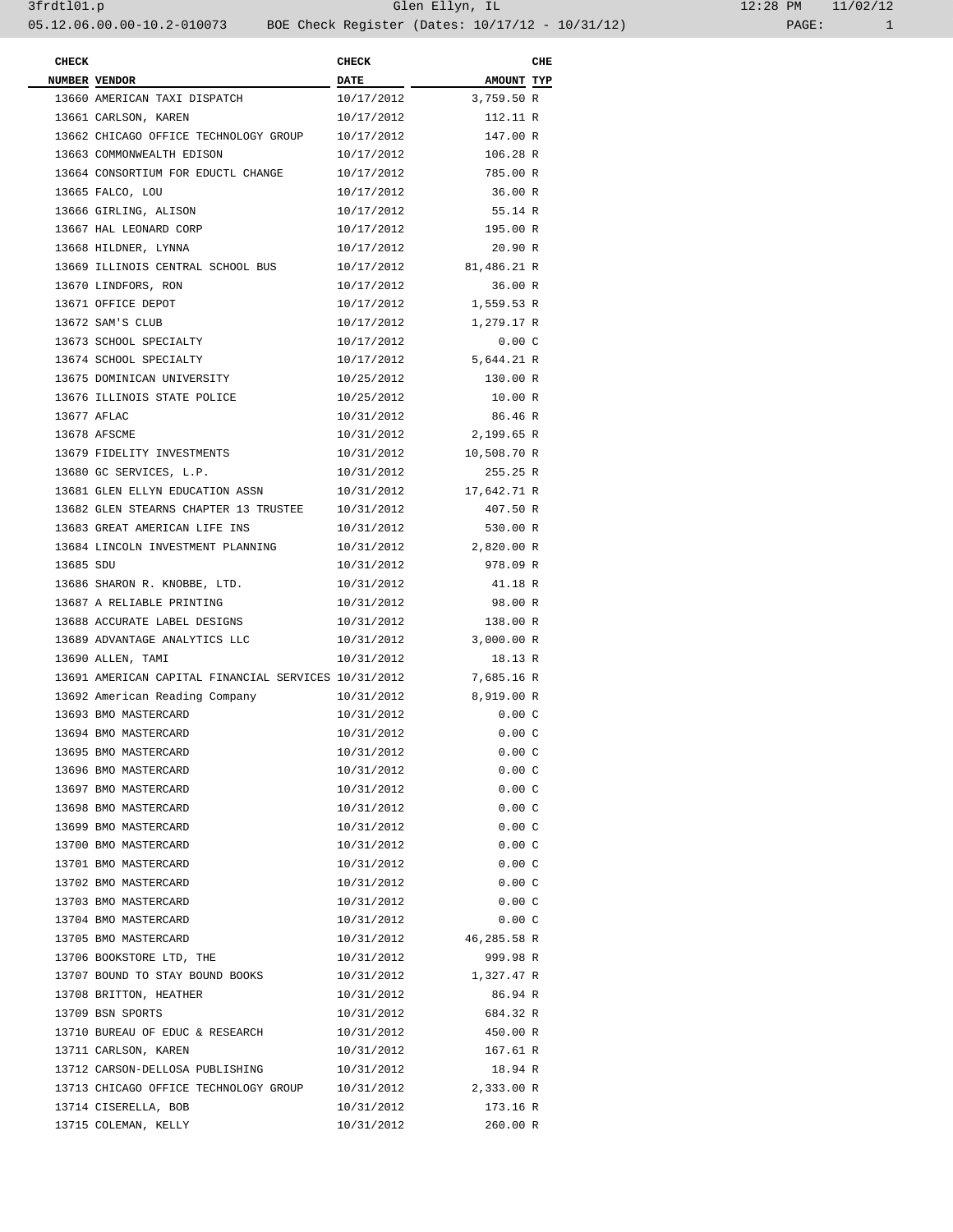| <b>CHECK</b> |                                    | <b>CHECK</b>                            |             | CHE |  |
|--------------|------------------------------------|-----------------------------------------|-------------|-----|--|
|              | NUMBER VENDOR                      | <b>DATE</b><br>$\overline{\phantom{a}}$ | AMOUNT TYP  |     |  |
|              | 13716 COONEY, FRANK CO INC         | 10/31/2012                              | 2,759.01 R  |     |  |
|              | 13717 COOP ASSN FOR SPEC EDUC      | 10/31/2012                              | 38,020.00 R |     |  |
|              | 13718 CORTEZ, JENNIFER             | 10/31/2012                              | 165.72 R    |     |  |
|              | 13719 CROUCH, WHITNEY              | 10/31/2012                              | 29.06 R     |     |  |
|              | 13720 CROWN CENTER, ROBERT         | 10/31/2012                              | 650.00 R    |     |  |
|              | 13721 DEMCO                        | 10/31/2012                              | 355.49 R    |     |  |
|              | 13722 DEVELOPMENTAL STUDIES CENTER | 10/31/2012                              | 1,711.80 R  |     |  |
|              | 13723 DEVORE, SANDRA               | 10/31/2012                              | 86.50 R     |     |  |
|              | 13724 DOWIARZ, RON                 | 10/31/2012                              | 36.00 R     |     |  |
|              | 13725 DUPAGE COUNTY HEALTH DEPT    | 10/31/2012                              | 1,400.00 R  |     |  |
|              | 13726 DUPAGE COUNTY CLERK          | 10/31/2012                              | 20.00 R     |     |  |
|              | 13727 DUPAGE ROE                   | 10/31/2012                              | 1,410.00 R  |     |  |
| 13728 EAI    |                                    | 10/31/2012                              | 49.78 R     |     |  |
|              | 13729 EBSCO SUBSCRIPTION SVC       | 10/31/2012                              | 808.00 R    |     |  |
|              | 13730 FITNESS FINDERS              | 10/31/2012                              | 99.80 R     |     |  |
|              | 13731 FOLLETT EDUCATIONAL SERV     | 10/31/2012                              | 261.04 R    |     |  |
|              | 13732 FOLLETT LIBRARY RESOURCES    | 10/31/2012                              | 4,386.90 R  |     |  |
|              | 13733 FOLLETT SOFTWARE COMPANY     | 10/31/2012                              | 46.31 R     |     |  |
|              | 13734 FRANCZEK RADELET & ROSE      | 10/31/2012                              | 10,193.65 R |     |  |
|              |                                    |                                         | 14,929.44 R |     |  |
|              | 13735 GIANT STEPS                  | 10/31/2012<br>10/31/2012                | 70.56 R     |     |  |
|              | 13736 GIDCUMB DE FRANG, BRIANNE    |                                         |             |     |  |
|              | 13737 GILMER, ALEYCE               | 10/31/2012                              | 166.00 R    |     |  |
|              | 13738 GOPHER SPORT                 | 10/31/2012                              | 583.83 R    |     |  |
|              | 13739 GRAPHICS PLUS INC            | 10/31/2012                              | 464.60 R    |     |  |
|              | 13740 GRAY, ALYSSA                 | 10/31/2012                              | 90.00 R     |     |  |
|              | 13741 GURDAK, TONY                 | 10/31/2012                              | 36.00 R     |     |  |
|              | 13742 HANNA, PHYLLIS               | 10/31/2012                              | 163.84 R    |     |  |
|              | 13743 HANSELMANN, JERRY            | 10/31/2012                              | 36.00 R     |     |  |
|              | 13744 HEINEMANN                    | 10/31/2012                              | 11,006.80 R |     |  |
|              | 13745 ICE MOUNTAIN SPRING WATER    | 10/31/2012                              | 591.47 R    |     |  |
|              | 13746 ILLINOIS ASSN OF SCH BOARDS  | 10/31/2012                              | 2,700.00 R  |     |  |
|              | 13747 KAGAN & GAINES INC           | 10/31/2012                              | 602.45 R    |     |  |
|              | 13748 LAKESHORE BASICS & BEYOND    | 10/31/2012                              | 413.54 R    |     |  |
|              | 13749 LEGO EDUCATION               | 10/31/2012                              | 47.95 R     |     |  |
|              | 13750 LINDFORS, RON                | 10/31/2012                              | 36.00 R     |     |  |
|              | 13751 LITTLE FRIENDS INC           | 10/31/2012                              | 1,772.84 R  |     |  |
|              | 13752 LOWERY MCDONNELL             | 10/31/2012                              | 1,519.20 R  |     |  |
|              | 13753 LUEHRS, KATHLEEN             | 10/31/2012                              | 458.71 R    |     |  |
|              | 13754 MACATANGAY, APRIL            | 10/31/2012                              | 150.00 R    |     |  |
|              | 13755 MACKOWIAK, DENISE            | 10/31/2012                              | 763.73 R    |     |  |
|              | 13756 MAIL N STUFF                 | 10/31/2012                              | 435.45 R    |     |  |
|              | 13757 MALUNAY, MARIA               | 10/31/2012                              | 105.00 R    |     |  |
|              | 13758 MARQUARDT SCHOOL DISTRICT 15 | 10/31/2012                              | 192.50 R    |     |  |
|              | 13759 MCGRAW-HILL COMPANIES        | 10/31/2012 6,326.76 R                   |             |     |  |
|              | 13760 METRO PROFESSIONAL PRODUCTS  | 10/31/2012                              | 5,525.50 R  |     |  |
|              | 13761 MOAKE, JOHN                  | 10/31/2012                              | 72.00 R     |     |  |
|              | 13762 MURRILLO, KIMISHA            | 10/31/2012                              | 79.00 R     |     |  |
|              | 13763 NCS PEARSON                  | 10/31/2012                              | 3,131.03 R  |     |  |
|              | 13764 NORTHERN ILLINOIS GAS        | 10/31/2012                              | 90.77 R     |     |  |
|              | 13765 OFFICE DEPOT                 | 10/31/2012                              | 1,191.74 R  |     |  |
|              | 13766 OLIVE GROVE LANDSCAPING INC  | 10/31/2012 1,012.75 R                   |             |     |  |
|              | 13767 ORIENTAL TRADING CO          | 10/31/2012                              | 15.00 R     |     |  |
|              | 13768 ORRIS, BILL                  | 10/31/2012                              | 36.00 R     |     |  |
|              | 13769 PAGE, TOM                    | 10/31/2012                              | 72.00 R     |     |  |
|              | 13770 PARK AVE GUITARZ LTD         | 10/31/2012                              | 700.00 R    |     |  |
|              | 13771 PELLETIER, JEROME            | 10/31/2012                              | 36.00 R     |     |  |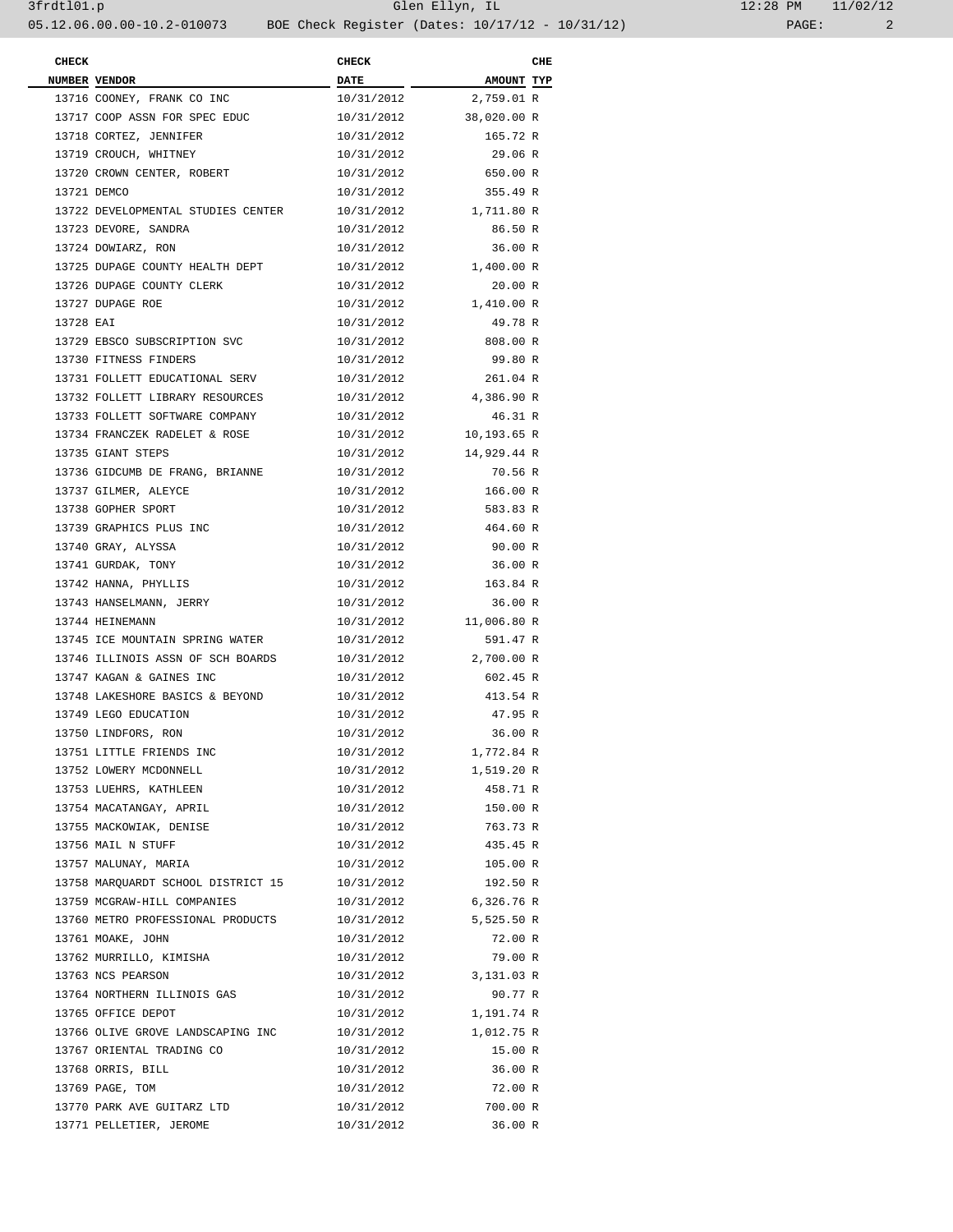| 12:28 PM |       | 11/02/12 |
|----------|-------|----------|
|          | PAGE: |          |

| <b>CHECK</b>      |                                         | <b>CHECK</b> |                         | CHE |
|-------------------|-----------------------------------------|--------------|-------------------------|-----|
|                   | NUMBER VENDOR                           | <b>DATE</b>  | <b>AMOUNT TYP</b>       |     |
|                   | 13772 PEPPERS, BOB                      | 10/31/2012   | 36.00 R                 |     |
|                   | 13773 PEPPER, J W & SONS                | 10/31/2012   | 585.24 R                |     |
|                   | 13774 PJ'S CAMERA & PHOTO SERVICE       | 10/31/2012   | 35.88 R                 |     |
|                   | 13775 QUINLAN & FABISH MUSIC            | 10/31/2012   | 0.00C                   |     |
|                   | 13776 QUINLAN & FABISH MUSIC            | 10/31/2012   | 8,705.40 R              |     |
|                   | 13777 R & M SPECIALTIES                 | 10/31/2012   | 1,062.50 R              |     |
|                   | 13778 RAHMAN, ROZMINA                   | 10/31/2012   | 127.75 R                |     |
|                   | 13779 RANKIN, KIMBERLY                  | 10/31/2012   | 171.00 R                |     |
|                   | 13780 RBS ACTIVEWEAR                    | 10/31/2012   | 233.30 R                |     |
|                   | 13781 REALLY GOOD STUFF INC             | 10/31/2012   | 495.52 R                |     |
|                   | 13782 SAM'S CLUB                        | 10/31/2012   | 361.28 R                |     |
|                   | 13783 SAMPLES, KIRK                     | 10/31/2012   | 106.56 R                |     |
|                   | 13784 SCHOLASTIC INC                    | 10/31/2012   | 47.10 R                 |     |
|                   | 13785 SCHOLASTIC MAGAZINES              | 10/31/2012   | 325.60 R                |     |
|                   | 13786 SCHOOL PRIDE                      | 10/31/2012   | 105.00 R                |     |
|                   | 13787 SCHOOL SPECIALTY                  |              | 10/31/2012 1,337.75 R   |     |
|                   | 13788 SIGN IDENTITY                     | 10/31/2012   | 51.00 R                 |     |
|                   | 13789 SINGIN' DOG DOUBLE REED SUPPLY    | 10/31/2012   | 146.00 R                |     |
|                   | 13790 SOUTHPAW ENTERPRISES              | 10/31/2012   | 357.96 R                |     |
|                   | 13791 STAPLES ADVANTAGE                 | 10/31/2012   | 96.45 R                 |     |
|                   | 13792 TENERGY CORP                      | 10/31/2012   | 241.21 R                |     |
|                   | 13793 TIME FOR KIDS                     |              | 10/31/2012 1,671.60 R   |     |
|                   | 13794 TUMBLEWEED PRESS INC              |              | 10/31/2012 1,436.40 R   |     |
|                   | 13795 TURNER, JEFF                      | 10/31/2012   | 36.00 R                 |     |
|                   | 13796 UNITED RADIO COMMUNICATIONS       | 10/31/2012   | 118.36 R                |     |
|                   | 13797 VARGAS, LETICIA                   | 10/31/2012   | 75.00 R                 |     |
|                   | 13798 VILLA PARK OFFICE EQUIP INC       | 10/31/2012   | 470.22 R                |     |
|                   | 13799 WEST MUSIC CO                     | 10/31/2012   | 231.03 R                |     |
|                   | 13800 WESTERN PSYCHOLOGICAL SERVICES    | 10/31/2012   | 257.40 R                |     |
|                   | 13801 WILLIAMS, LOY                     | 10/31/2012   | 450.00 R                |     |
|                   | 13802 WOOD, MICHAEL                     | 10/31/2012   | 166.50 R                |     |
|                   | 13803 XEROX CORP                        | 10/31/2012   | 0.00C                   |     |
|                   | 13804 XEROX CORP                        |              | 10/31/2012 2,406.97 R   |     |
|                   | 13805 XPEDITE SYSTEMS INC               | 10/31/2012   | 100.00 R                |     |
|                   | 201200170 ILL MUNICIPAL RETIREMENT FUND |              | 10/15/2012 32,095.11 W  |     |
|                   | 201200176 ILL MUNICIPAL RETIREMENT FUND | 10/15/2012   | 2,730.57 W              |     |
|                   | 201200183 AXA EQUITABLE LIFE INS CO     | 10/31/2012   | 17,518.29 W             |     |
|                   | 201200184 CERIDIAN BENEFITS SVCS        | 10/31/2012   | 5,466.29 W              |     |
|                   | 201200185 ILL MUNICIPAL RETIREMENT FUND |              | 10/31/2012 31,716.42 W  |     |
|                   | 201200186 ILLINOIS DEPT OF REVENUE      | 10/31/2012   | 46,026.45 W             |     |
|                   | 201200187 INTERNAL REV SERVICE          |              | 10/31/2012 175,907.01 W |     |
| 201200188 T H I S |                                         | 10/31/2012   | 14,881.38 W             |     |
|                   | 201200189 TEACHERS RETIREMENT SYSTEM    |              | 10/31/2012 93,999.47 W  |     |
|                   | 201200190 V A L I C                     | 10/31/2012   | 4,565.33 W              |     |
|                   | 201200191 UNUM LIFE INSURANCE           |              | 10/29/2012 2,743.08 W   |     |
|                   | 201200192 RELIANCE STANDARD LIFE        | 10/30/2012   | 364.13 W                |     |
|                   | 201200193 UNUM LIFE INSURANCE           | 10/30/2012   | 2,743.08 W              |     |
|                   | 201200193 UNUM LIFE INSURANCE           | 10/31/2012   | $-2,743.08$ V           |     |
|                   |                                         |              |                         |     |

Totals for checks 771,651.91